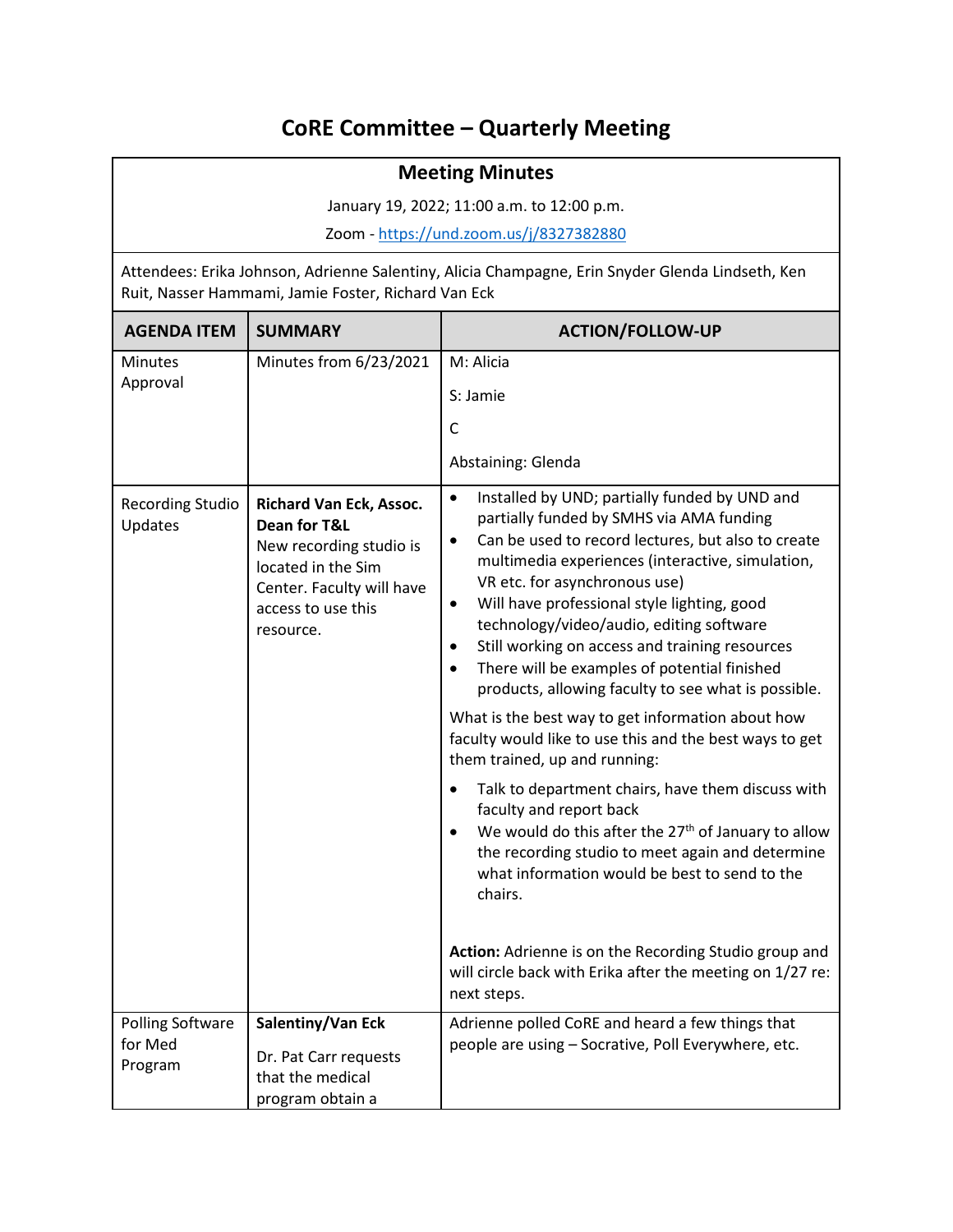|                                        | product to use ASAP.<br>Discuss experiences with<br>polling software tools -<br>provide pros and cons<br>for medical program use.<br>(Adrienne will provide<br>discussion points to Dr. | Now Adrienne received email from Dr. Carr that we<br>need a product ASAP; TopHat has been used by a few<br>faculty, but learning curve may be too steep; hope the<br>product could be paid by the institution - not the<br>students individually paying.             |
|----------------------------------------|-----------------------------------------------------------------------------------------------------------------------------------------------------------------------------------------|----------------------------------------------------------------------------------------------------------------------------------------------------------------------------------------------------------------------------------------------------------------------|
|                                        | Carr.)                                                                                                                                                                                  | Poll Everywhere: updated and not quite as user<br>friendly as it used to be                                                                                                                                                                                          |
|                                        |                                                                                                                                                                                         | Turning Technologies: is this more stable than it used<br>to be?                                                                                                                                                                                                     |
|                                        |                                                                                                                                                                                         | ZoomApps: can run software 'apps' in Zoom<br>(Mentimeter (another solution) has a Zoom app.                                                                                                                                                                          |
|                                        |                                                                                                                                                                                         | Consideration: if licensing is by head count, can you<br>easily remove former students from the roster?                                                                                                                                                              |
|                                        |                                                                                                                                                                                         | Alternative to software: Remember that you can<br>always ask "live" questions and pause, have students<br>answer WITHOUT a software product                                                                                                                          |
|                                        |                                                                                                                                                                                         | Action: Adrienne will follow up with Pat about<br>potential next steps (whether CoRE would be useful).                                                                                                                                                               |
| AccessMedicine<br>enterprise<br>access | Library Resources has an<br>enterprise license for all<br>of the Access Medical<br>modules                                                                                              | We have full access to 19 modules - including focused<br>collection of current reference works, review/self-<br>assessment tools and question-banks. Includes<br>USMLE-related resources.                                                                            |
|                                        |                                                                                                                                                                                         | Informative: Erika will create a one-page handout for<br>students regarding how to access these materials. She<br>will share with Pat Carr and with Student Affairs.<br>Materials are accessible on the website and librarians<br>can be asked for more information. |